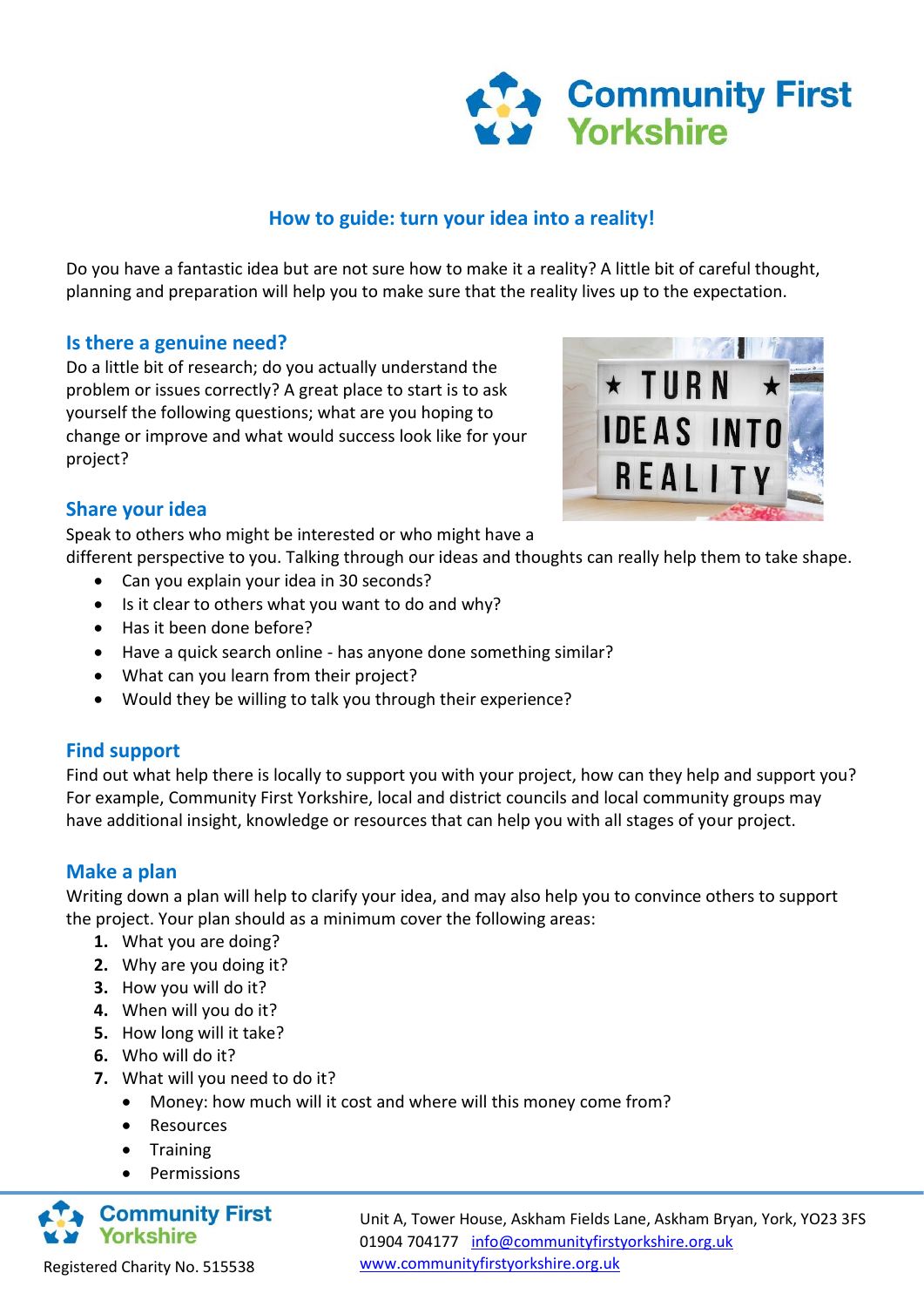- People / volunteers
- Tools

In your plan you may also like to make a note of what will happen when the project ends, what will change, what will the impact of the project be? If you will need to apply for funding for your project this can help funders to understand what you are doing, why and why they should give you money. Depending on the size of your project, the plan may only have one word answers for each section or it may be paragraphs with detailed budgets, responsibilities and timescales. But writing down a plan will help shape your ideas, highlight any potential difficulties and also help keep you on track.

### **Share your plans**

Who will the project impact? If this is a big project, have you spoken to your community? Do you need to consult with them, find out what their ideas are and how they feel about the project and the changes it could make? This is not necessary for all projects but it is for bigger ideas that impact on people's lives. You may then need to make changes to or tweak your original ideas.

Community First Yorkshire can support you to with community consultation ideas for your project.

### **Getting a team together**

Who will support you with your project? Some projects can be achieved by just one person but for your project to be successful do you need to pull together a team of people who bring particular skills or experience? Do you need to organise volunteers to help with the project, or do you just need a sympathetic and understanding ear, someone who will cheer you on? What will your support team for the project look like?



# **Promoting your project**

Do you need or want to let people know about the project? If you do, then what is your message or ask? Do you need funds, time, donations, good, or resources, volunteers, or input, thoughts and ideas? Then think about how you can use social media, local poster campaigns, or direct asks to local schools, GPs, business etc. to communicate your plans and ideas to people.

Community First Yorkshire can support you with ideas on how to reach people and sharing your project.

# **Further information, support and inspiration**

**[Developing a Project](http://communitysupportny.org.uk.temp.link/wp-content/uploads/2021/12/Developing-a-project.pdf)** for bigger or more involved projects you may find our detailed guide to developing a project helpful.

**[Developing an effective action plan:](https://creately.com/blog/diagrams/how-to-write-an-action-plan/)** this blog from Creatly contains an easy Guide to Developing an Effective Action Plan and free downloadable action plan templates.

**[Simple ideas for planning social action in your community](https://www.youngfoundation.org/publications/join-conversation-collection-simple-ideas-planning-social-action-community/)** this free downloadable handbook from The Young Foundation contains a collection of prompts, ideas and frameworks to help you think about opportunities for social action in your community.